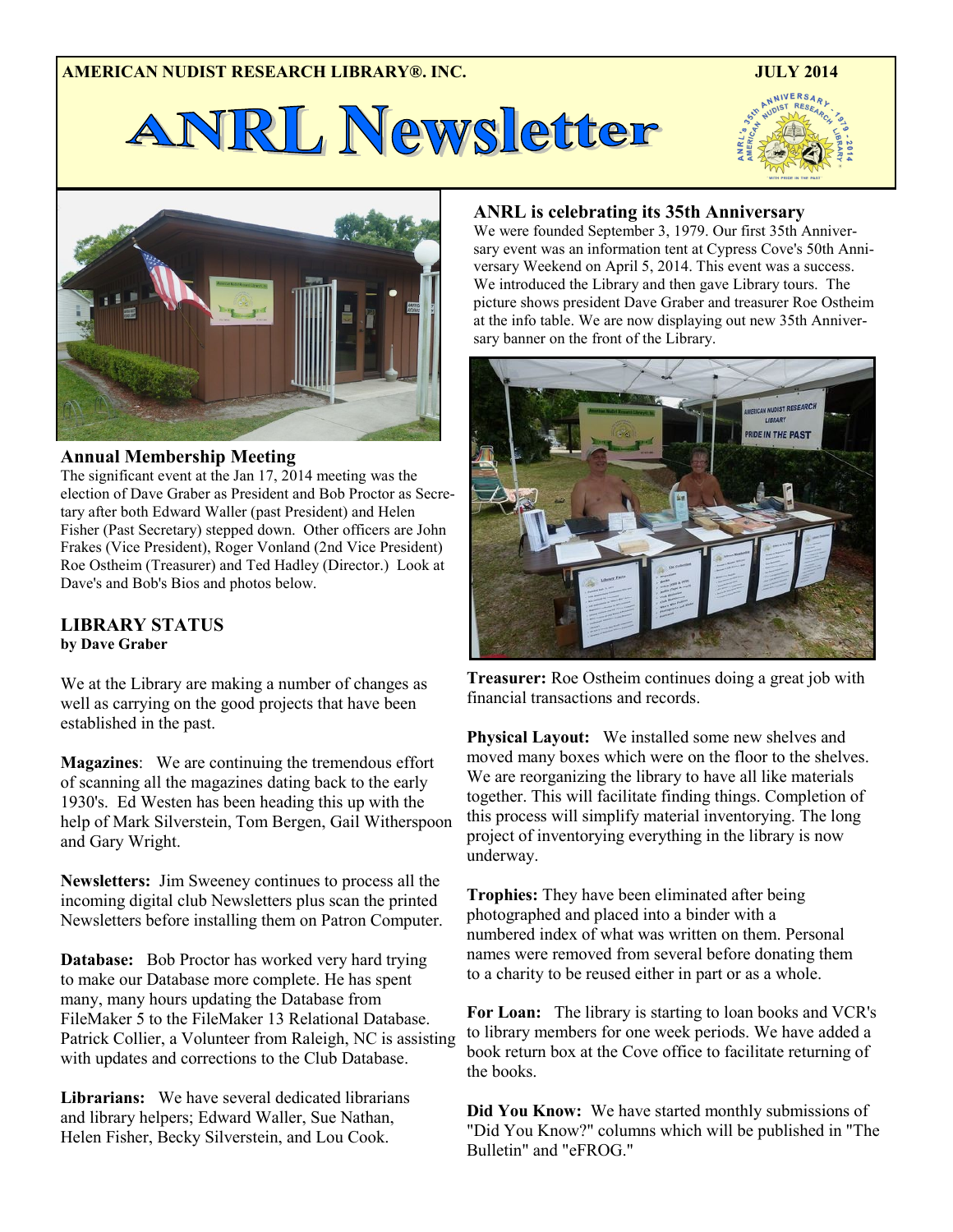#### **Recent Happenings at ANRL**

by Bob Proctor

#### **Open House Wine & Cheese Event:**

AANR's Mid-Winter Trustee meeting brought a number of AANR dignitaries to the Cove January 25, 2014. We invited them to a Wine & Cheese event at the Library and approximately 45 people attended. It was nice to chat with friends we haven't seen in a long time. We were very happy to accept four monitory donations from: AANR Western Region, AANR East, AANR Northwest and Western Canadian Association For Nude Recreation, Inc.

Pictures to the right: Bob Dixon, AANR (Western Canada VP) Dave Graber, (ANRL Pres.) Karen Lahey (AANR Northwest Pres.) Linda Otero (AANR Southwest Pres.) Bob Proctor (ANRL Sec.) and Patty Faber (AANR West Pres.)



**Publicity:** Mark Silverstein's article titled "American Nudist Research Library" appeared in the Winter 2013 33.2 issue of 'N' Magazine. Mark described what goes on at ANRL from his observation point in the Scanning Room. "Preserving Our Nudist History" appeared in the January 2014 issue of The Bulletin on pg. 12. Ashley Beahan sketched out the work of the Library, its challenges, it's costs and then gave an open request for new members and volunteers. "Nudist Challenge For A Research Librarian" by Fred Van Nest appeared in the April 2014 issue of The Bulletin on pg. 12. Fred mentioned that ANRL has a huge collection of material but it isn't organized in a way that helps researchers quickly find what they are looking for. ANRL volunteers have computer and Database skills but we lack "Professional Librarian" skills. We are following up with several individuals who responded to the article. Five short blurbs appeared in the "Cypress Cove Newsletter" in 2014.

……………………………………………………………… **Library Inventory Project:** Inventory of our books is now complete. Database records are now being updated by putting books in correct categories of Archive, For Loan, and Surplus for sale. We have updated suggested donation prices for books that are for sale. Inventory of our DVD and VHS Archive is complete and the Database will soon be updated. Inventory of Bound Volumes will be used to update the magazine Database and then we'll know which magazines are in Bound Volumes.

#### **Copyright Issues:**

Research of Copyright Laws and regulations is underway. We want to understand the laws and then find ways to release some content to the general public w/o possible copyright problems. Recent purchase of the "Getting Permission" book may show ways of getting permission.

………………………………………………………………

**Technical Committee:** A new Patron Computer has been installed in the library and is available to patrons to use to view scanned magazines, listen to audio tapes, and view the Who's Who files. ANRL now has a "Fast Internet" with a 20



Mbps link. This is speeding up loading data and backups to remote machines. A lightning strike very near the Library in March knocked out Internet and phone. The Internet and phone were back working again in less than a day but the Patron Computer required a complete rebuild. We have data backups for everything but the rebuild process took a week of hard work. We have recently installed Uninterruptible Power Supply (UPS) units and the ANRL building is now also protected with an ESD device mounted on the electrical box outside the building.

………………………………………………………………….. **Database:** Database migration from FileMaker 5 to FileMaker 13 is complete. Rather than having a single table in each Database category, we now use a relational Databases with a number of connected tables.

ANRL's Database contains: 600 Books, 208 Audio titles (130 .mp3), 599 DVD & VHS, 353 Who's Who .pdf, 527 Clubs), 485 Legacy Club Folders in .pdf), 1100 Newsletters in .pdf, 2600 Scanned Magazines in .pdf), 5661 Mag 'Legacy' titles), 53 Photograph in .jpg, 667 issues of 'The Bulletin', and the full Membership Database.

While using the Database, you can read the .pdf files, listen to .mp3 files, see Club Web sites and maps of their locations.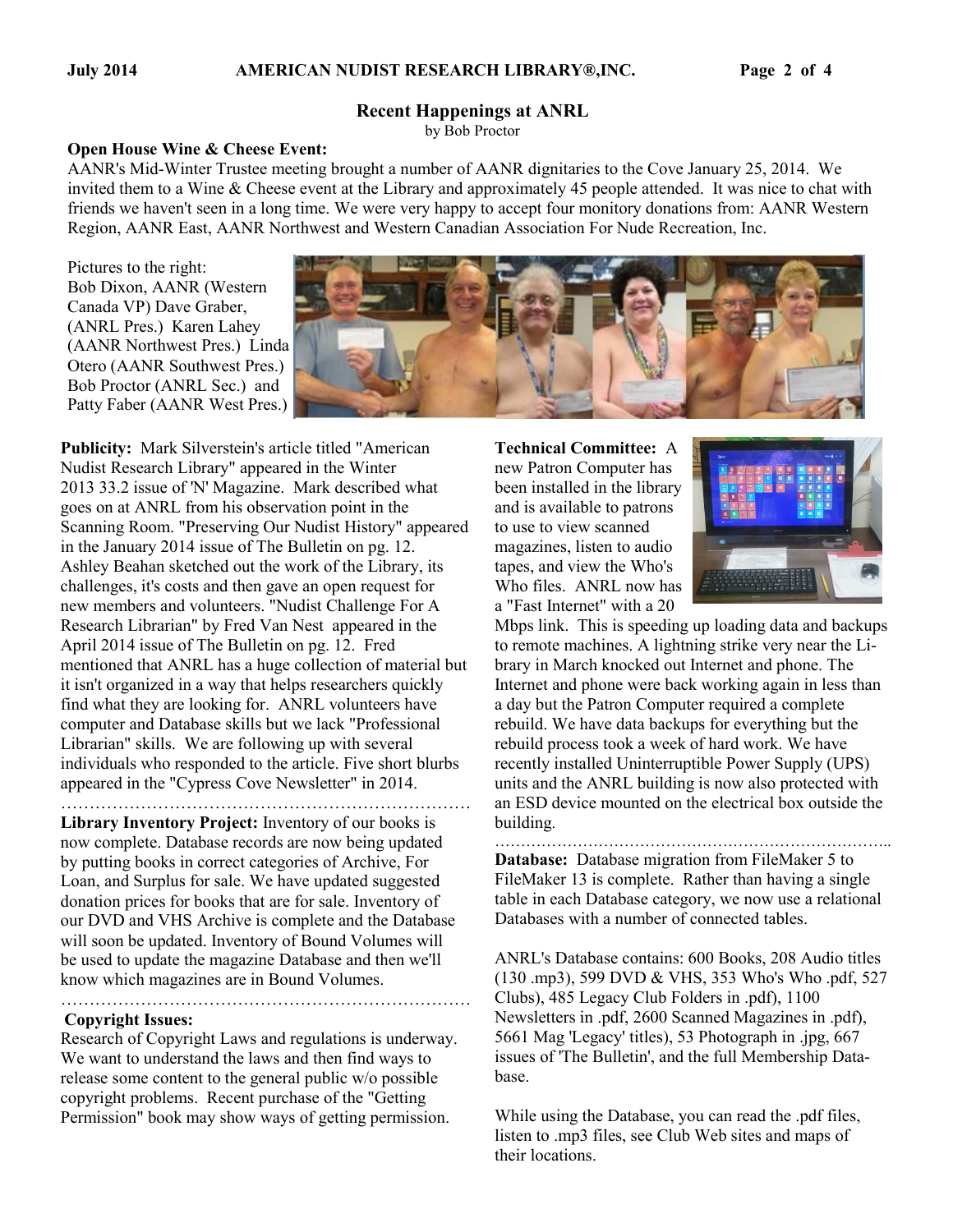#### **Collaboration with AANR:**

Art Wilson from the AANR Office in Kissimmee visited ANRL on March 21, 2014 and reviewed our scanning procedures and method of keeping digital data. There is an article on his activities in the May, 2014 issue of "The Bulletin" on page 3. ANRL will continue to work with AANR on this project and we'll be trying to collaborate and share scanned documents

#### **Secretary Activities**

by Bob Proctor

Notes and Audio Recordings of Board Meetings have been posted to our Web site. ANRL has refreshed its "Florida Non-Profit Corporation" status and remain as a legal corporation. Our official name is "American Nudist Research Library ®, Inc." Although Database

administrator doesn't have to belong to the secretary, I have taken that role and moved the Membership records into the Database. Correspondence with Email in FileMaker simplifies delivery of notices Newsletters and delivery of membership cards.



Maintaining the Web site is an ongoing job and we're asking for help with this. We ask you to read our Web Site and send your feedback and comments.



# **Bound Material Scanning Update**

by Ed Westen

The scanning of bound materials, magazines and even a few books, continues thanks to the work of Mark, Tom, Gail, Gary and Ed.

More than 2800 magazines have been scanned and processed so far and are available to be read our Patron Computer. Magazines from Australia, Canada, France, Germany and the United States, of course, have been completed and are ready to view. The Library Board has approved the purchase of cameras and lenses to replace the photography equipment components in the scanner as those parts reach the end of their useful lives. The Board has also approved the purchase of updated software but at the current time updates are not needed. We can still use volunteers to help with the scanning effort. Even a few hours a couple of times a month would be appreciated. Please contact the library if you are able to help.

#### **BIG Data in our Digital Project**

The Digital Project has been in progress for around ten years. As of now we have scanned over 25% of our magazine collection. Newsletters are being scanned as we get them. All of our digital content has been placed in "Container Fields" of the Database and can now be viewed or listened to while using the Database. The Database is available inside the Library but we're also working on making it available outside the Library with secure servers.

All of a sudden we're dealing with "BIG Data." Working with BIG Data will require bigger and faster computers. Upgrades to our computing tools inside the Library are now in the planning stages.

Many of our volunteers have bigger and faster computers in their homes, both Mac and PC, than what's available inside the Library. The size today's Digital Data is around 140 GB. This does not include Videos in VHS or DVD, The Bulletin, Books, Photos, Post Cards and some other material. A single VHS Video when converted to digital could be several GB in size.

While no exact estimate is available, we're thinking the total size of the digital archive could easily top several TB. It's BIG Data!

ANRL would like to give special thanks to Connie Torres for assisting with Newsletter editing, layout and publishing.